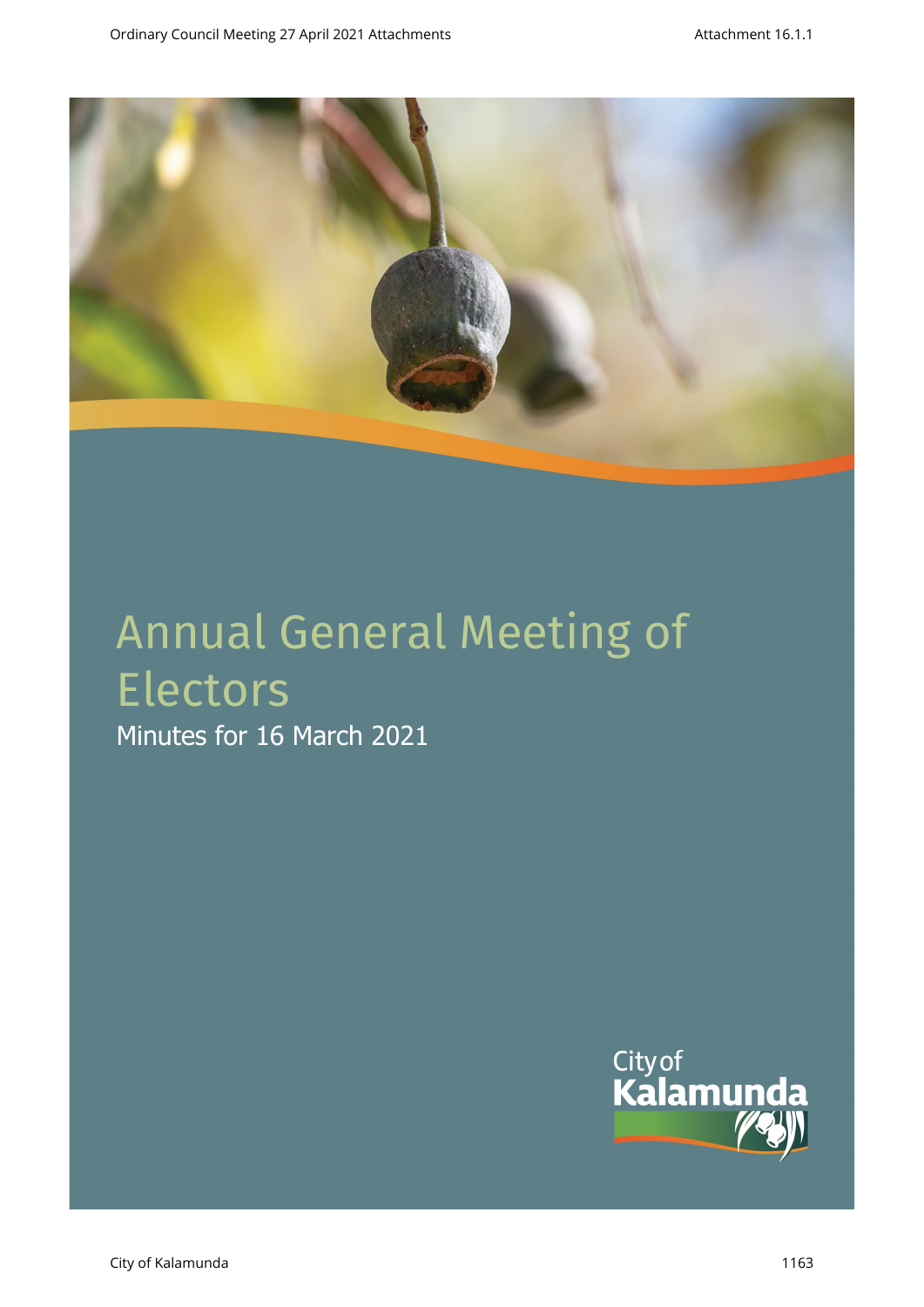# **INDEX**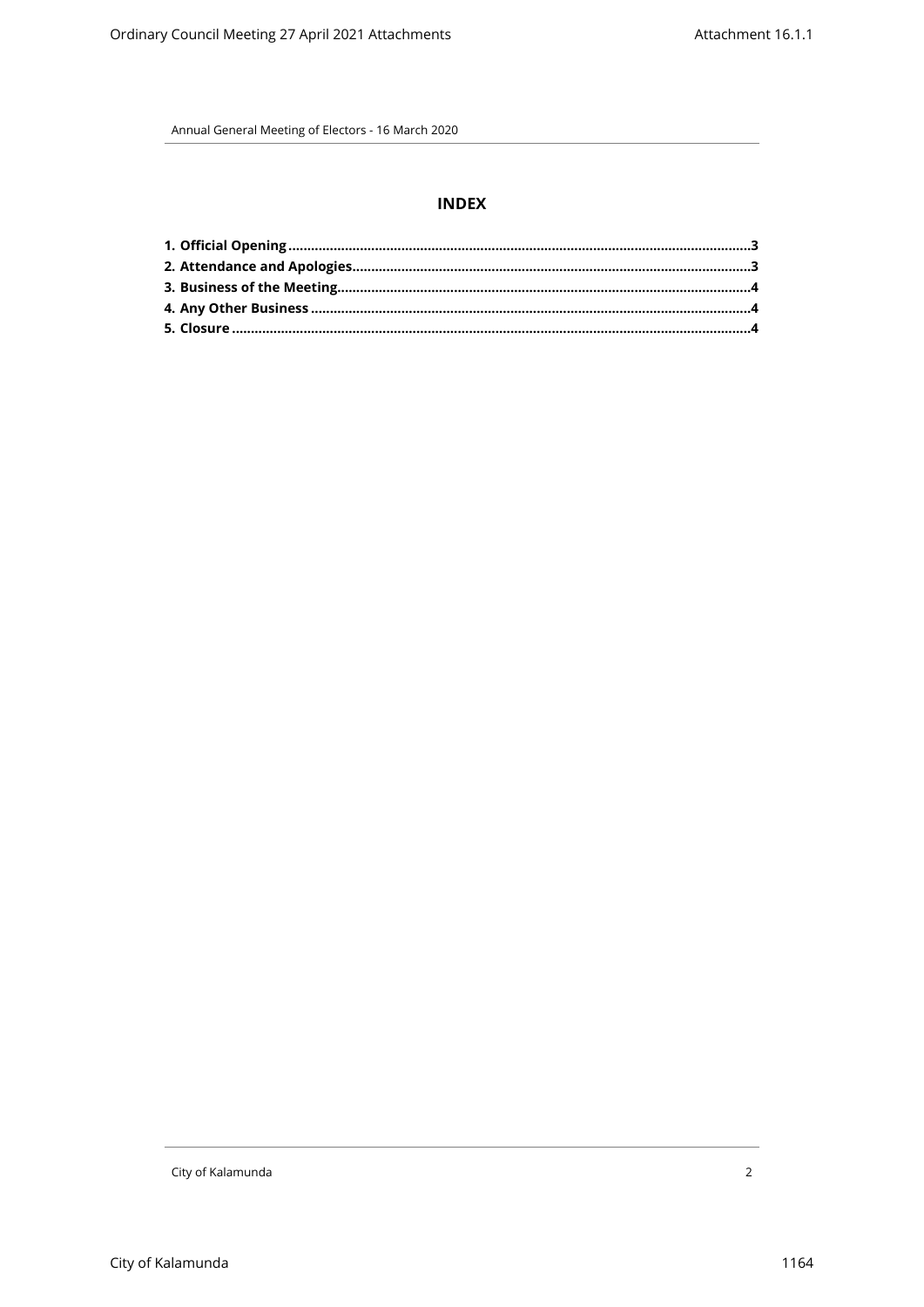#### <span id="page-2-0"></span>**1. Official Opening**

The Presiding Member opened the meeting at 6:30pm and welcomed Councillors, Staff and Members of the Public Gallery. The Presiding Member also acknowledged the Traditional Owners of the land on which we meet the Whadjuk Noongar people.

#### <span id="page-2-1"></span>**2. Attendance and Apologies**

**Councillors South East Ward**  John Giardina Janelle Sewell Geoff Stallard **South West Ward** Lesley Boyd Mary Cannon Brooke O'Donnell **North West Ward** Sue Bilich Lisa Cooper Dylan O'Connor **North Ward** Cameron Blair Kathy Ritchie Margaret Thomas JP (Mayor) Presiding Member

#### **Members of Staff**

**Chief Executive Officer** Rhonda Hardy **Executive Team**

Gary Ticehurst - Director Corporate Services Brett Jackson - Director Asset Services Peter Varelis - Director Development Services

**Management Team**

Alida Ferreira - Manager Financial Services Jamie Paterson - Manager Information Technology Alison Egan - Manager Human Resources Nicole O'Neill - Manager Customer & Public Relations **Administration Support**

Darrell Forrest - Governance Advisor Donna McPherson - Executive Assistant to the CEO

 **Members of the Public** - 22

**Members of the Press** 1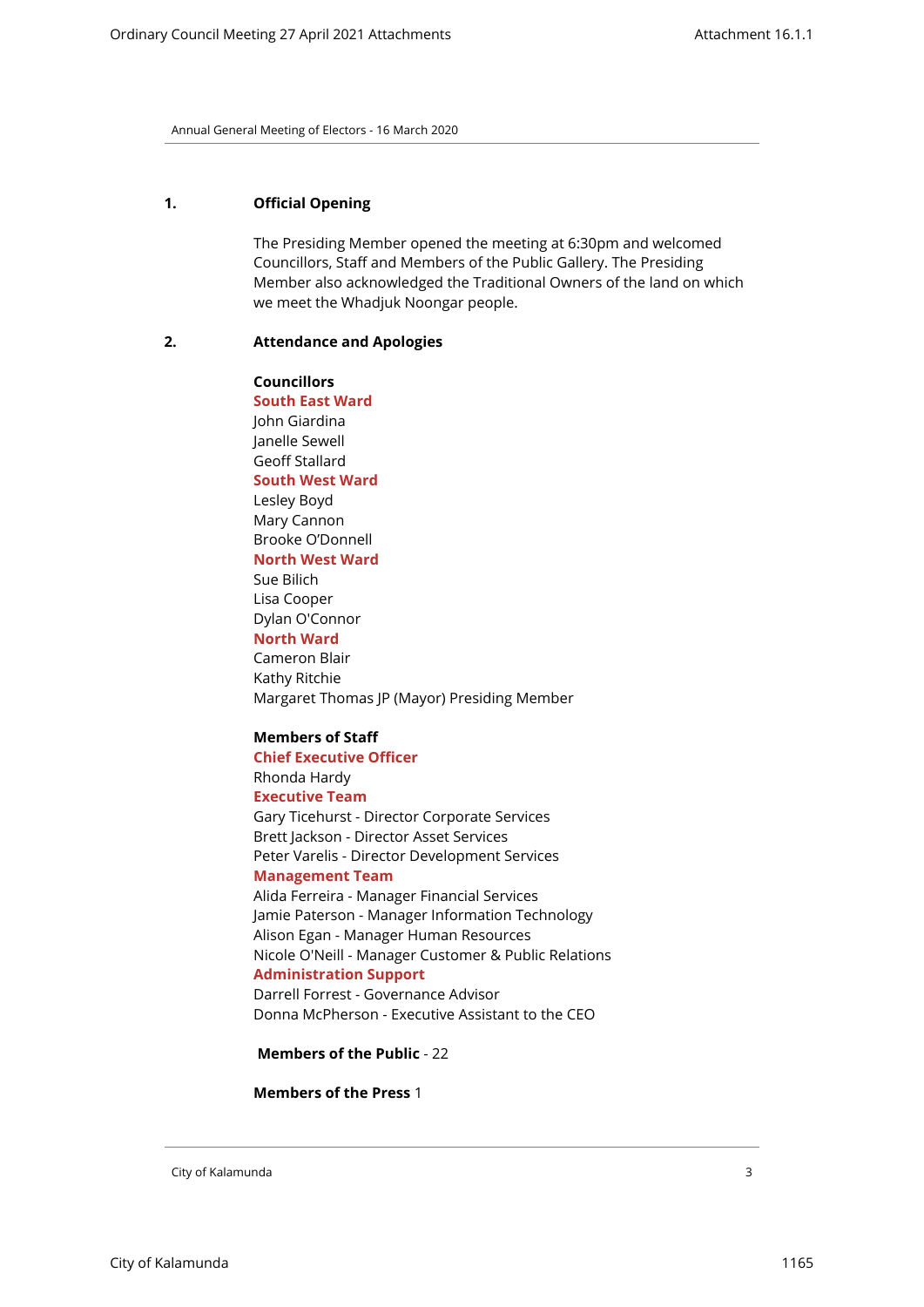**Apologies** Nil.

#### **Leave of Absence Previously Approved** Nil.

<span id="page-3-0"></span>**3. Business of the Meeting**

#### **3.1 Presentation of the 2019/2020 Annual Report**

The Presiding Member invited questions in relation to the 2019/2020 Annual Report.

- 3.1.1 Charles Dornan, Wattle Grove
- Q. In the introduction to the Annual Report the CEO states "*we are courageous in our endeavours to ensure environmental protection*". In the Draft Local Biodiversity Strategy, it is stated since 2008 the City has managed to conserve only 2.2 hectares of local natural areas while over the same period of time it has facilitated the destruction of 730 hectares of local natural area. Who do you think is responsible for this would you put it down to the City or the Councillors or would you put it down to both?
- A. Taken on Notice.
- 3.1.2 Bev Dornan, Wattle Grove
- Q. In viewing the Annual Report of the City it is very difficulty to ascertain which of the four senior executives in the City has operational responsibility of outlining any strategies to Councillors aimed at protecting the environmental values of the City despite this being one of the City's Priority areas. The Draft Biodiversity Strategy clarifies there is approximately 2,500 hectares of mapped conservation value land remaining in the City. Is it correct to assume the CEO has direct oversight and accountability for liaising with councillors regarding protecting and conserving the remaining 2,500 hectares of local natural area left in the City? If this is not the case could the CEO clarify which senior position has this allocated responsibility and accountability?
- A. Taken on Notice.
- 3.1.3 Kathleen Edmonds, Wattle Grove
- Q. Given it cost the City \$43,500 why is there no reference in the 2019/2020 Annual Report of the City's receipt of the AECOM Ecological Survey regarding the biodiversity values of so-called Wattle Grove South or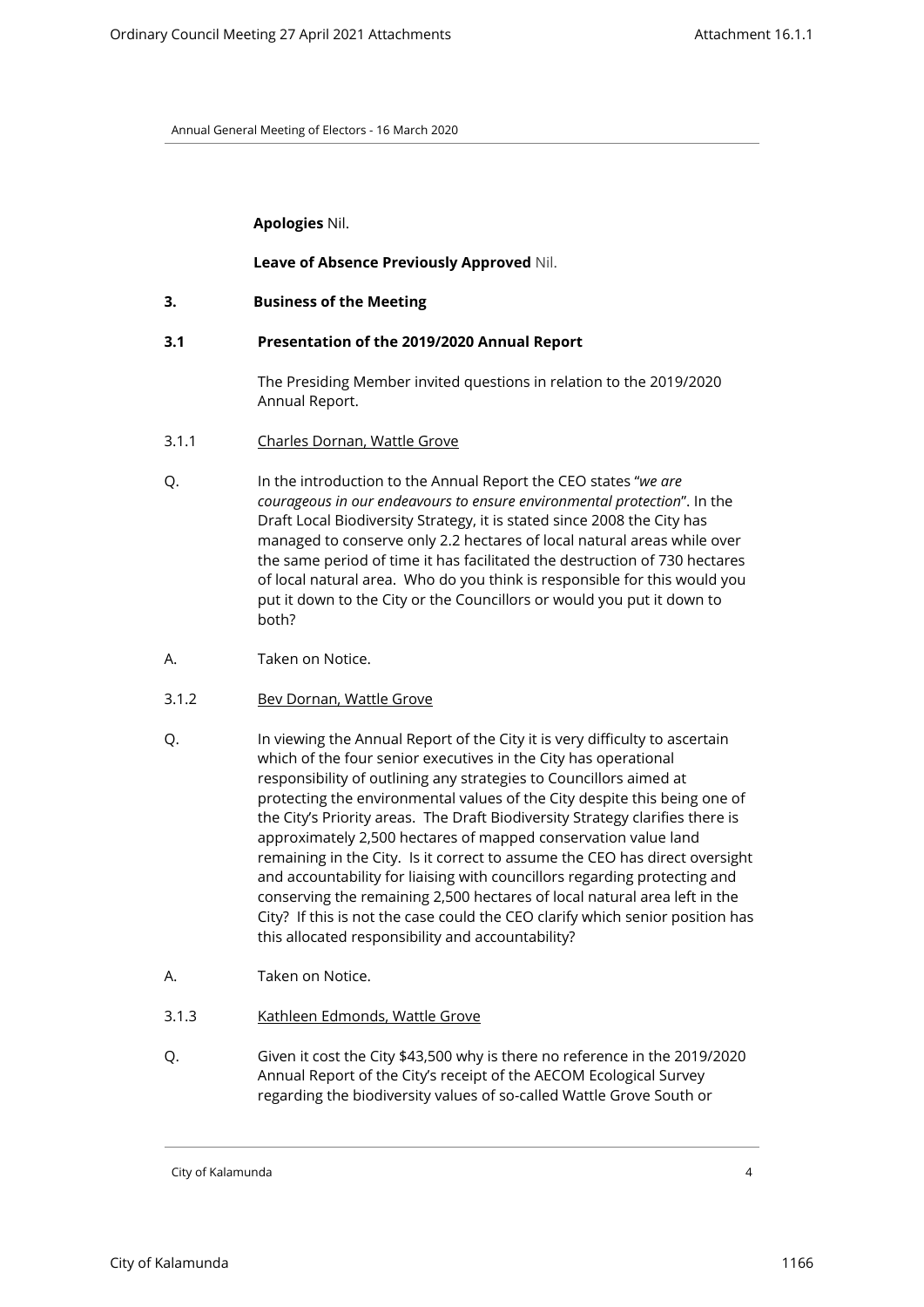Crystal Brook. The report showed Wattle Grove South/Crystal Brook is a unique biodiversity hotspot well worthy of protection. Given this is an important survey directly related to the four published priorities of the Strategic Plan. Why during the last financial year was it never tabled for discussion by council and/or referred to the Kalamunda Environmental Advisory Committee for consideration and advice to Council?

- A. The Director of Development Services advised the environmental survey undertaken by AECOM informed and assisted with the concept planning process for Wattle Grove South which was considered by Council in this financial year and will be referenced in the next Annual Report.
- 3.1.4 Steven Lock, Wattle Grove
- Q. Did not see any mention within the Annual Report of Local Environmental Strategy or protecting the environment?
- A. Taken on Notice
- 3.1.5 Kim Manson, Wattle Grove
- Q I seek clarification on the response provided to Ms Edmonds in relation to the inclusion of the AECOM Ecological Survey in the 2019/2020 Annual Report.
- A. The Director Corporate Services advised an item is reference in the Annual Report in the financial year to which the expense is incurred.
- Q. Given the statement in the 2019/2020 Annual Report says, *'we have driven rezoning of key areas of rural land within the City*' and the overwhelming response from residents in the City to stay rural has the City prepared, or began to prepare, a submission to Western Australian Planning Commission (WAPC) review of the Perth and Hills Plan? If so, will the submission be provided to affected residents of Wattle Grove, Maida Vale and Pickering Brook prior to submission and if not why?
- A. The Director Development Services advised the City, through its various plans and strategies, has identified matters that would be raised as part of any future review of the North East Subregional Planning Frameworks. The City has been advised through discussions with the Department of Planning they are in the process of reviewing and will release it for public comment. When the City has prepared its submission, it will be providing Council the opportunity to endorse the submission prior to it being lodged with the Department of Planning.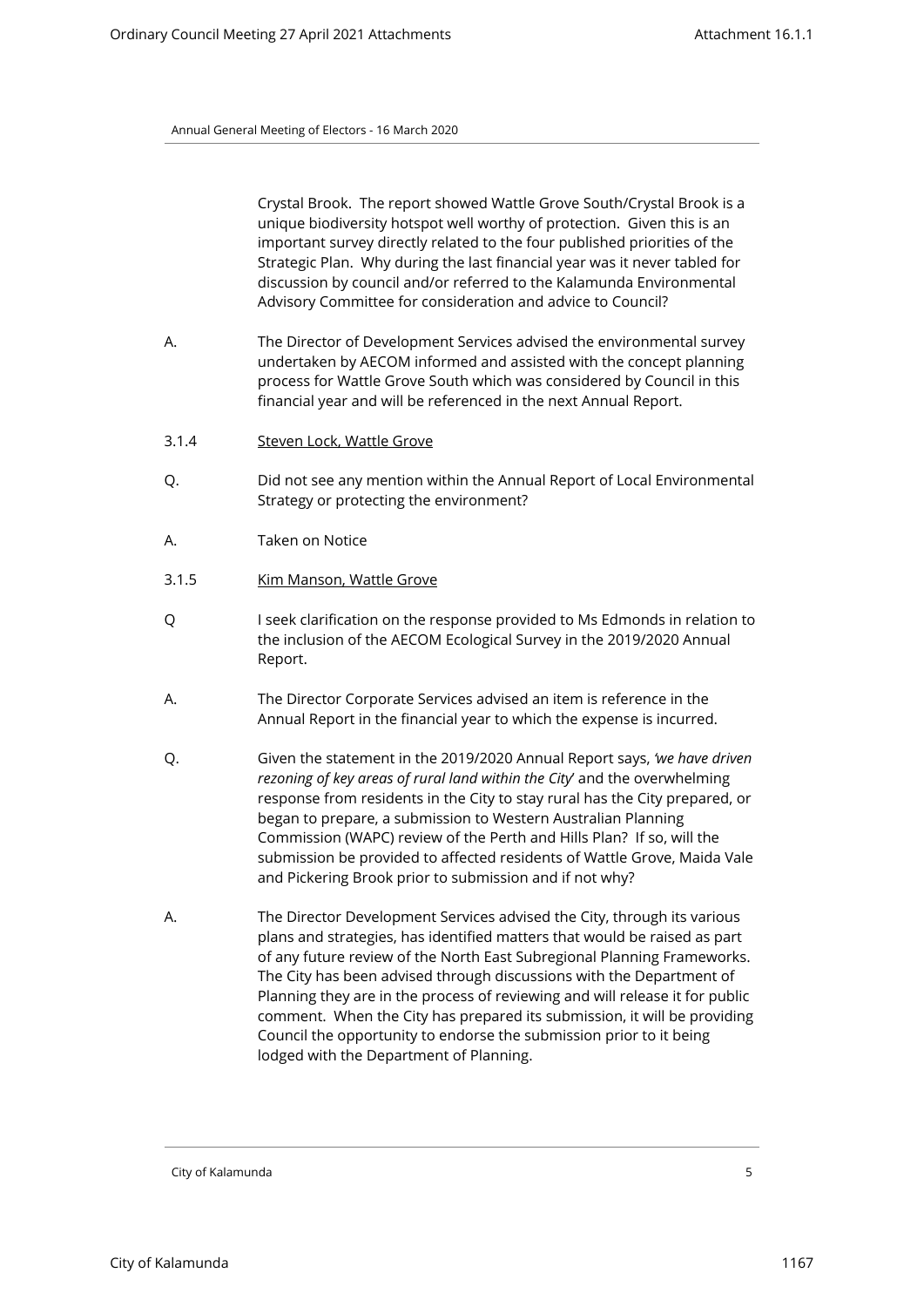- Q. When you say Council you mean this is when it will be made available to the public?
- A. Yes, the City's submission will be made public through a Council Agenda prior to council's determination. The engagement process for the review is being undertaken by the Department of Planning. The broader community can put submissions on the Framework directly to the Department of Planning.
- Q. There is reference to salaries, bonus etc within the 2019/2020 Annual Report. Do any staff employed at the City of Kalamunda have KPI bonus' of cash or otherwise and if so, why are those figures not reported separately in the 2019/2020 Annual Report?
- A. The Chief Executive Officer advised no staff receive bonus'.
- 3.1.6 Andrea Bowe, Wattle Grove
- Q. A recent 2020 Royal Melbourne Institute of Technology Study found the City of Kalamunda has presided over the loss of more tree canopy than all, bar one, local government in the whole of Australia in the past five years due to environmentally unregulated development. Can the CEO explain whilst the Annual Report has not proposed Council adopts any local planning policies focusing on biodiversity protection despite planning and development in the City being the single greatest factor contributing to habitat fragmentation and loss of biodiversity in the City?
- A. The Director Development Services advised the key action from the City's Local Environmental Land Use Strategy is the preparation of a local planning policy for the protection of significant trees on private development sites and the City is in the process of preparing the policy for presentation to Council for public advertising.
- 3.1.7 Iris Jones, Lesmurdie
- Q. On page 11 of the Annual Report there is reference made to Aged Care within the City. Has Council's Aged Care Advisory Committee had an opportunity to discuss the recommendations and provided advice to Council in relation to the finding of the Aged Care Royal Commission?
- A. No.
- Q. Has Council discussed the Aged Care Royal Commission's full report and recommendations?
- A. No.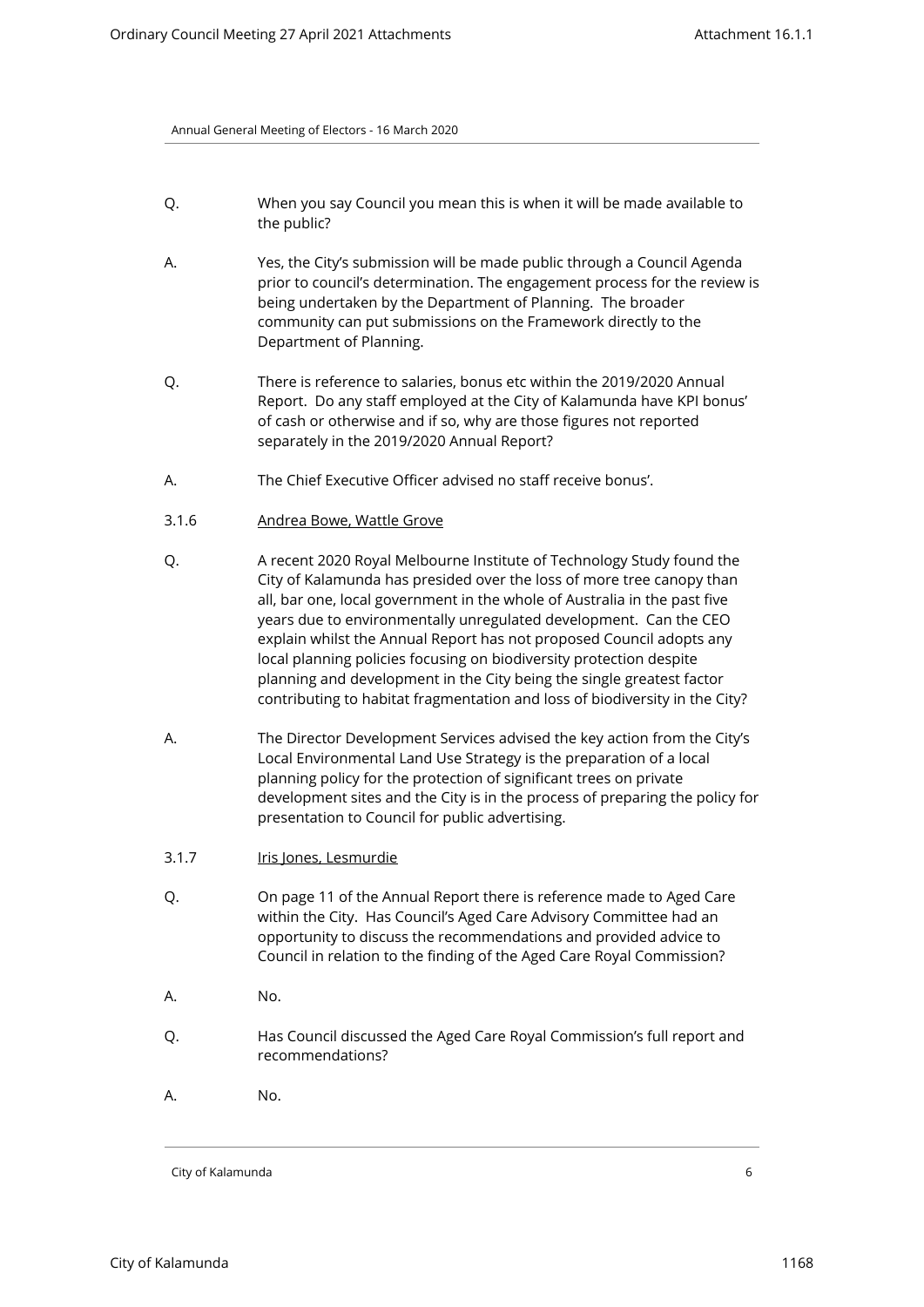#### 3.1.8 Cr Janelle Sewell

- Q. I seek clarity in relation to somewhat defamatory comments made in an earlier question. I do not recall moving a motion in relation to the destruction of land the "size of Kings Park'. I would like some clarification in relation to the comment?
- A. The CEO advised she was of the view the statement was referring to the report presented on Wattle Grove South/Crystal Brook and the conclusions and recommendation contained therein. She also advised Cr Sewell would need to seek clarification directly from the person who made the statement you require more explanation was required in relation to the comments made.
- Q. Can the Director Development Services please advise what the alternative recommendation encompassed to enable clarification?
- A. The Director Development Services advised a key consideration of the alternative motions was to provide modifications to the report to make clear there is opportunities for landowners who own property with conservation value on them to pursue a route of having conservation covenants placed on private property. Conservation covenants will seek to protect the environmental values on those private land holdings through notifications on land titles.
- 3.1.9 Liz Grow, Wattle Grove
- Q. After reading the 2019/2020 Annual Report, pages 24 to 33, it seems to portray the City has made great strides in protecting the Hills environment, I cannot see where this has occurred. What is being done by Councillors and officers to mitigate foreseeable environmental loss in the City of Kalamunda?
- A. The Director Development Services advised the City has a number of strategies which covers matters dealing with development and the environment some of those strategies are:
	- **-** Local Environmental Strategy
	- **Local Biodiversity Strategy**
	- **Urban Forest Strategy**

The City has an adopted Environmental Land Use Planning Strategy. Of relevance within this Strategy is the action to prepare a local planning policy to look at the protection of significant trees on development sites and this local planning policy will be developed and presented to council for the purposes of public advertising.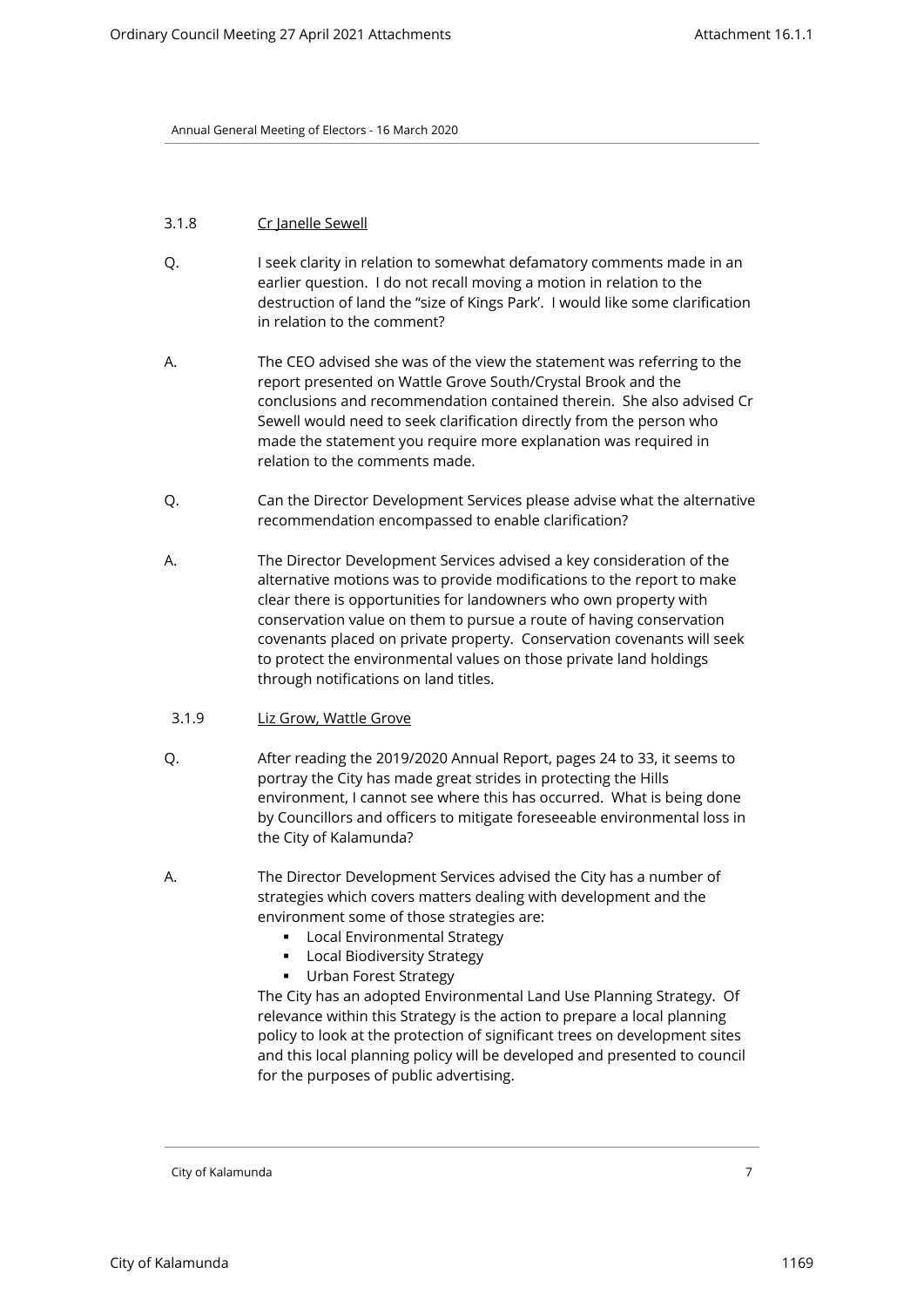In relation to the AECOM Report, it was mentioned earlier in the meeting the report was undertaken as part of work during the current financial year and as such was not report in the Annual Report presented to you this evening.

- Q. Is 'Significant Trees" a species or an individual?
- A. The Director Development Services advised it could be multiple trees on a development site or private property and the trees are not necessarily native they could also be of significance. The process of identification and policy will be presented to Council for the purposes of public advertising within the current financial year.

#### RESOLVED AGM 1/2021

That the 2019/2020 Annual Report of the City of Kalamunda be received as presented at Attachment 1.

Moved: Cr Cameron Blair

Seconded: Cr Geoff Stallard

Vote: **LOST (10/18)**

#### <span id="page-7-0"></span>**4. Any Other Business**

Ms Bev Dornan presented a motion to the meeting and provided rationale for the motion.

The motion received a seconder before being put to a vote.

Cr Janelle Sewell proposed an amendment to the motion as presented. This amendment was not accepted by the mover.

#### RESOLVED AGM 2/2021

That this meeting of electors urges Councillors to place a moratorium on the rezoning of all rural zoned lands in the City until such time as Councillors have had the opportunity to fully consider the 2020 Kalamunda Local Biodiversity Strategy currently out for public consultation.

Moved: Bev Dornan

Seconded: Charles Dornan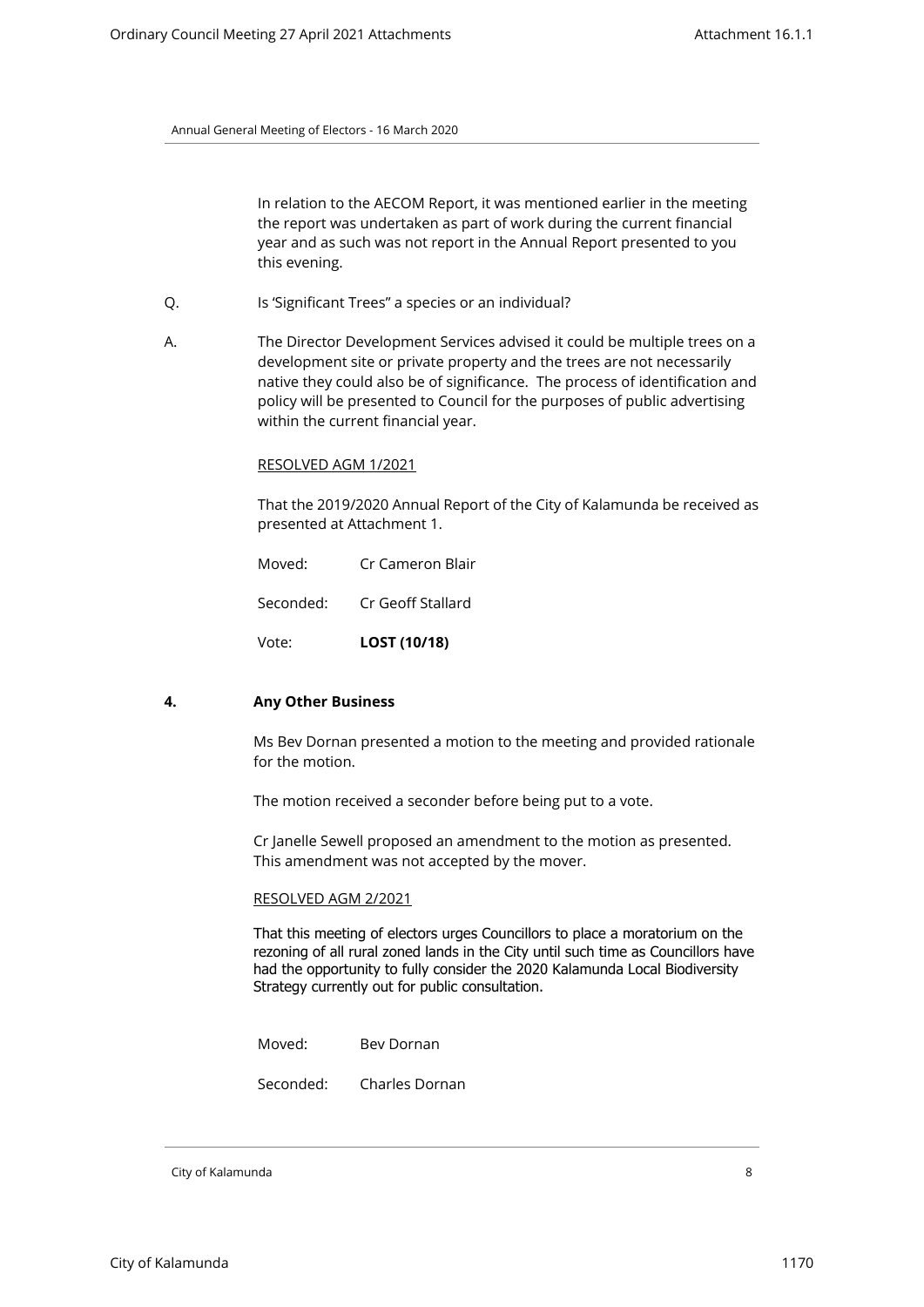Vote: **CARRIED (20/2)**

#### <span id="page-8-0"></span>**5. Closure**

There being no further business, the Presiding Member declared the Meeting closed at 7:26pm.

I confirm these Minutes to be a true and accurate record of the proceedings of this Council.

Signed: \_\_\_\_\_\_\_\_\_

Presiding Member

Dated this \_\_\_\_\_\_\_\_\_\_\_\_ day of \_\_\_\_\_\_\_\_\_\_\_\_\_\_\_\_\_\_\_ 2021.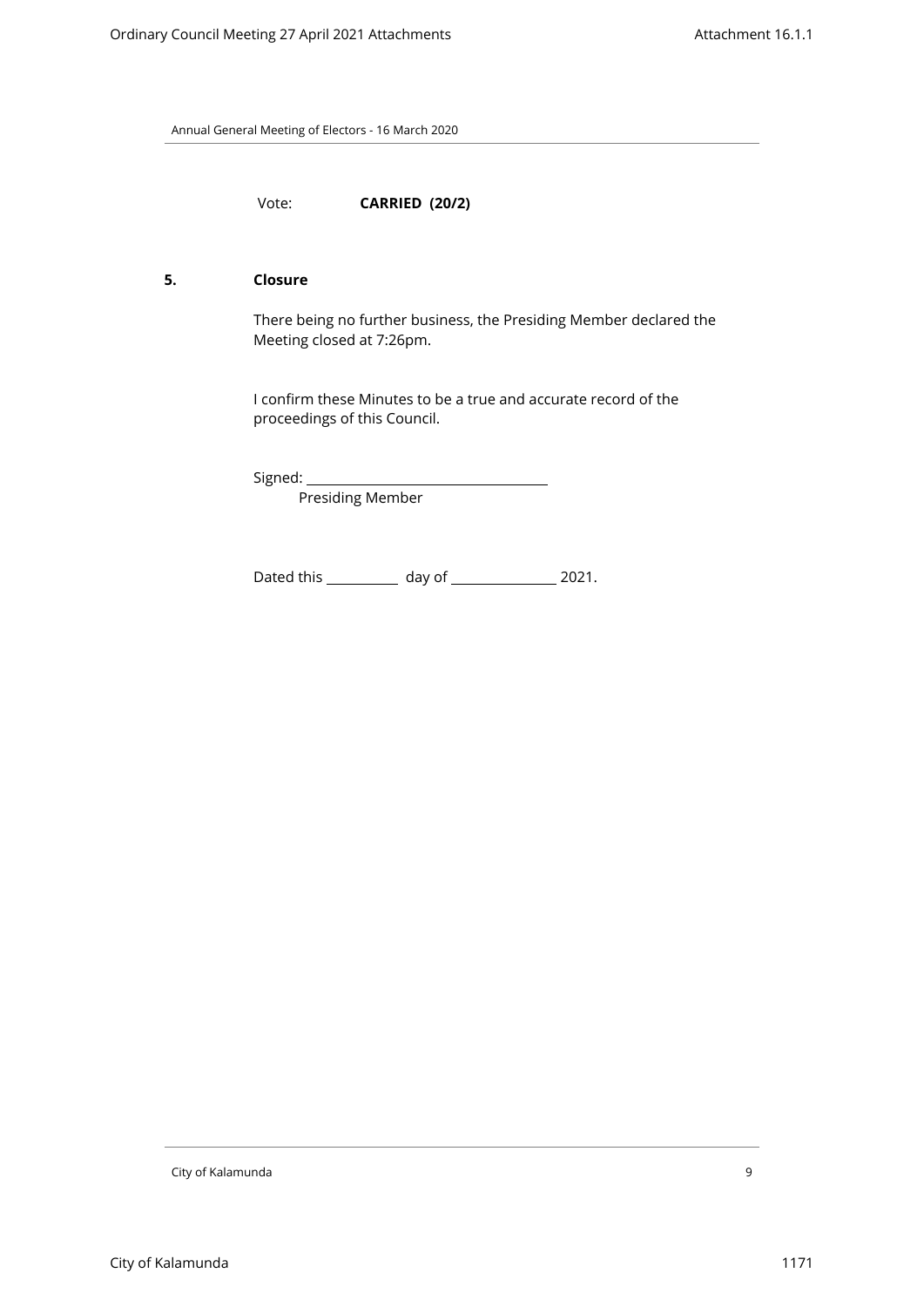#### APPENDIX 1 – Questions taken on Notice

- 3.1.1 Charles Dornan, Wattle Grove
- **Q. In the introduction to the Annual Report the CEO states "***we are courageous in our endeavours to ensure environmental protection***". In the Draft Local Biodiversity Strategy, it is stated since 2008 the City has managed to conserve only 2.2 hectares of local natural areas while over the same period of time it has facilitated the destruction of 730 hectares of local natural area. Who do you think is responsible for this would you put it down to the City or the Councillors or would you put it down to both?**
- A The draft Biodiversity Strategy states on page 5 "Since the adoption of the 2008 Kalamunda Local Biodiversity Strategy, over 500 hectares (ha) of native vegetation has been cleared. Most vegetation loss can be observed on the Swan Coastal Plain portion of the City, but vegetation clearing also occurred in Carmel, Lesmurdie, Walliston and Bickley.

"In 2008, 24,081 hectares of native vegetation remained. In 2020, 23,552ha of native vegetation remained. The 2020 vegetation extent figure is based on the 2020 mapping by the Department of Primary Industries and Regional Development (DPIRD) and City's LNA mapping, which identified additional 102 ha of native vegetation not captured in the DPIRD mapping. Then 24,081ha minus 23,552ha equals 529ha. Note, the vegetation loss figure listed in Appendix E does not include the City's LNA mapping."

It is important to understand there are a variety of causes resulting in clearing of native vegetation. A significant portion of clearing that has occurred in the City can be attributed to private land development for land identified in a strategic planning framework or zoned for urban and industrial development. Patterns of urban and industrial development in the City, particularly in the Foothills and escarpment have been developed over several decades. Historical decisions, the introduction land uses and infrastructure improvement has led to ongoing challenges with efforts to retain and rehabilitate vegetation on private land. The State Government has also introduced a Policy Framework to ensure land use planning addresses the ever-increasing threat of bushfires in Western Australia. This has meant the introduction of measures to manage, reduce and remove native vegetation to ensure the threat of bushfires is mitigated.

State and Federal governments have various levels of environmental legislation and policy that require a degree of assessment prior to planning, rezoning, subdivision and development progressing. The State Planning Framework also recognises the competing pressures between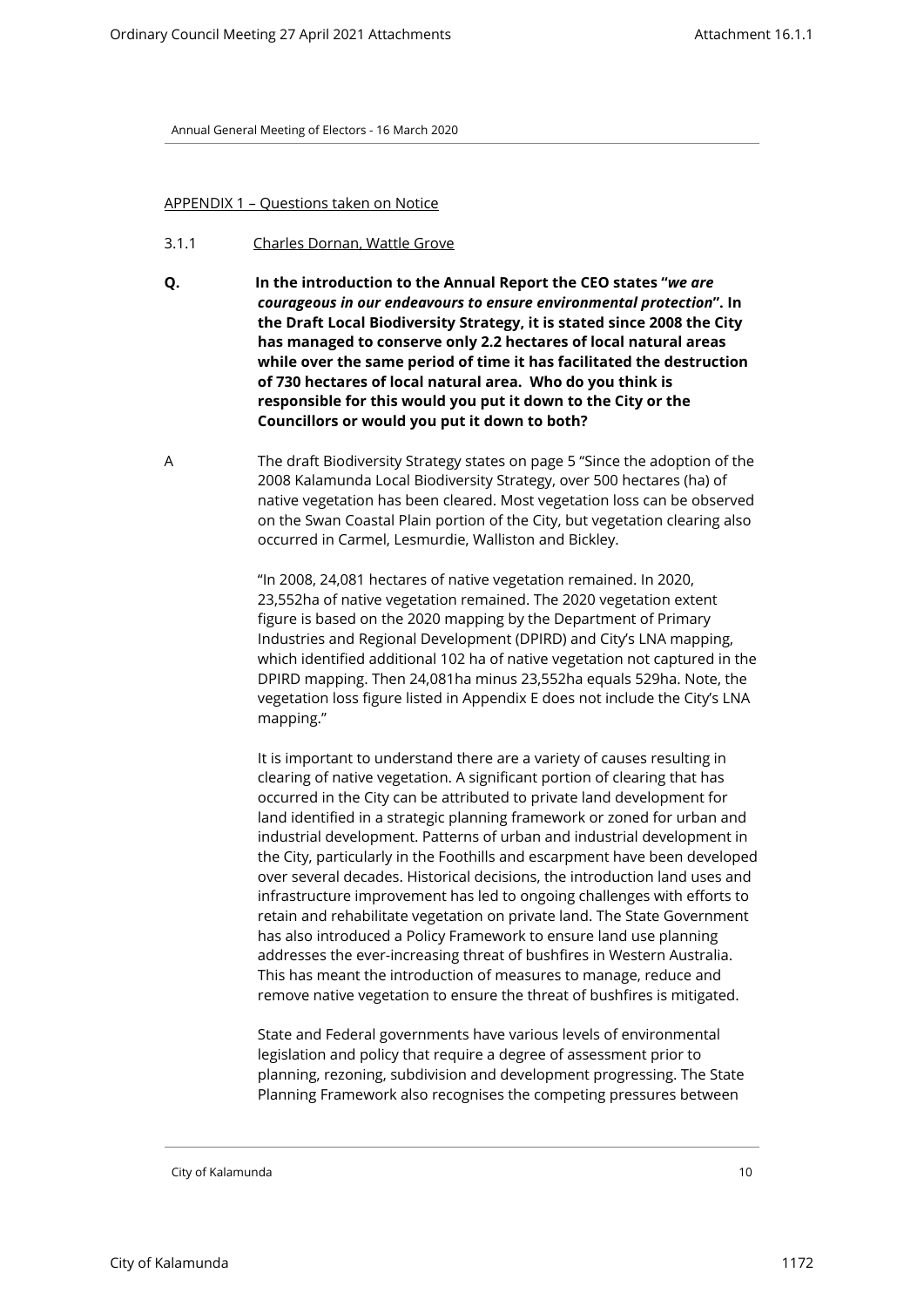development and environmental protection; planning decisions strive to minimise trade-offs while balancing sustainable development outcomes.

Through its planning processes the City seeks, in the first instance, to achieve positive environmental outcomes. Where this is not possible, the City will pursue an outcome that minimises environmental impacts. For example, the City has worked closely with the State Government through the Environmental Protection Authority on the Forrestfield North (High Wycombe South) project to progress the planning of future urban areas to maximise the protection of local areas of high value conservation ensuring they are protected in perpetuity through the land use planning process.

The City has also undertaken significant efforts to further regulate environmental protection on private property, with the development of the Environmental Land Use Planning Strategy. The City is currently preparing a Local Planning Policy to guide the retention of trees worthy of retention on subdivision and development sites.

Similarly, with regard to Wattle Grove South the City undertook extensive assessments of vegetation on private land, where landowners gave permission, and this resulted in identifying the high value environmental areas within the proposed Urban Expansion area identified in the State Government's North East Sub-Regional Planning Framework. The City also identified that landowners of private land can also play a significant role in protecting biodiversity on private land by seeking to place conservation covenants over their own properties. Hence, protection of the environment is also a responsibility of private landowners.

Regarding private land development, proposals are assessed by the City's Development Services team and Asset Service Team, both with varying roles to play.

Private land development is more complex, given the legislative frameworks required, and such matters are always considered when making decisions that will have environmental impacts. The City will engage professionals to provide technical and expert advice on all such matters, and then, it is incumbent upon the City and the Council to establish the balance between development and environmental protection.

The City's environmental agenda is a responsibility of the Community, Council, and the City's administration. The City protects and manages 830 ha of reserves, comprising developed, undeveloped and bush reserves. Public lands are managed by the Asset Services team. This is a significant task.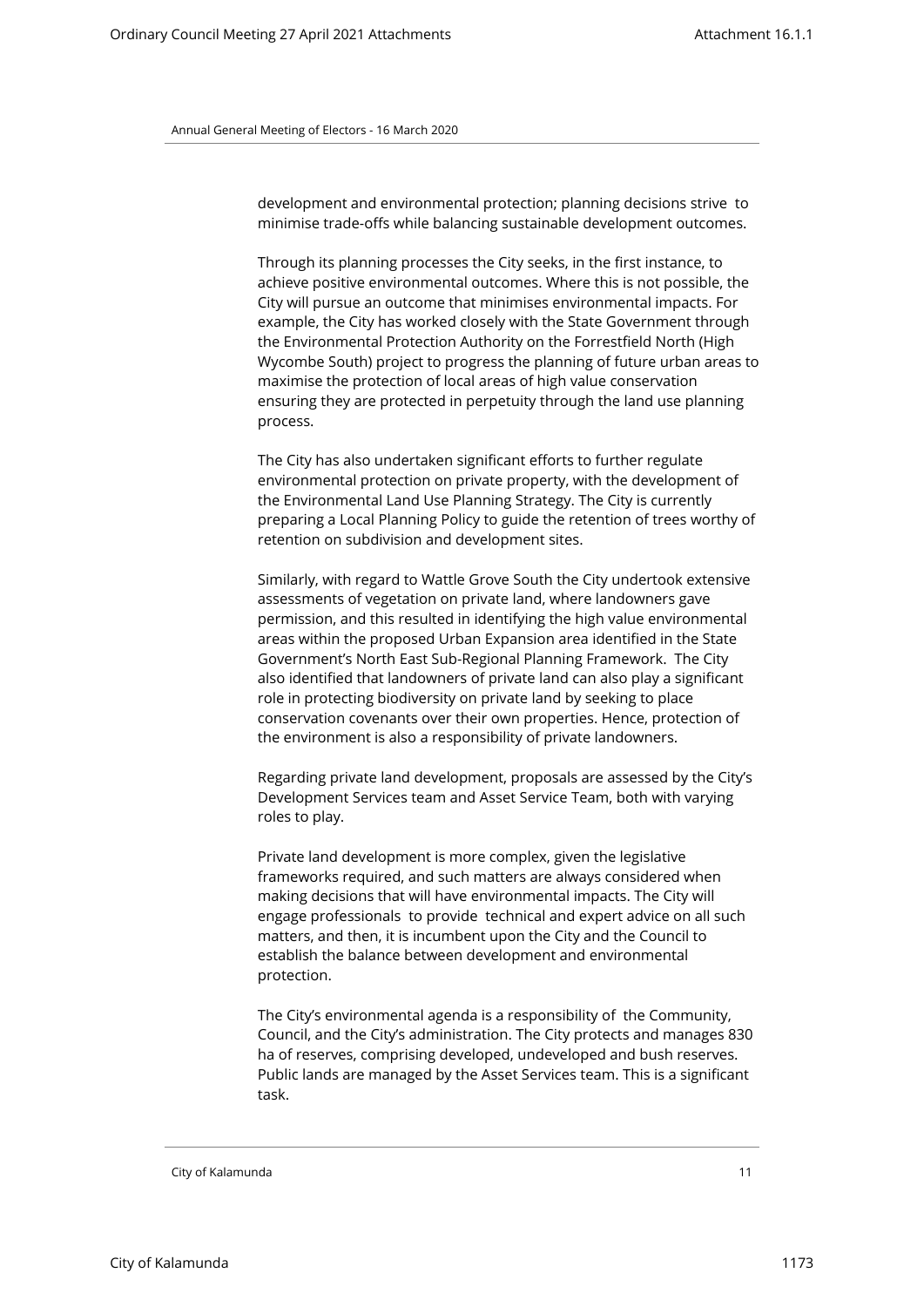The City of Kalamunda has a long history of showing significant regard for the environment and being at the forefront of environmental protection and enhancement of City managed assets. Programs such as Plants for Residents, which has operated for the past 22 years, have seen backyards across the City of Kalamunda transform with residents taking home some 220,000 free plants.

Over the past decade the City has:

- established a team dedicated to the management of natural areas in City vested lands and to support community volunteers.
- supported the growing number of community volunteers engaged in natural area management (the current register of bushcare volunteers lists 47 Friends Groups active in the City).
- been implementing ongoing restoration projects in its reserves.
- developed the publication of various resources and fact sheets on best practice bushland management including the Private Landholder Bushland Information Package (Shire of Kalamunda 2013), Plants Out of Place booklet and weed identification glove box guide.
- undertaken mapping and assessing the condition of all City's natural areas. This mapping informed the conservation priorities in this updated Local Biodiversity Strategy.

The City of Kalamunda has stewardship 830ha of enhanced Local Natural Areas under the its control.

In conclusion the City does not agree with the assertion made in this question "*that the City has managed to conserve only 2.2 hectares of local natural areas while over the same period of time it has facilitated the destruction of 730 hectares of local natural area."*

The City cannot find any such reference made within the draft Biodiversity Strategy 2020.

#### **3.1.2 Bev Dornan, Wattle Grove**

**Q. In viewing the Annual Report of the City, it is very difficult to ascertain which of the four senior executives in the City has operational responsibility of outlining any strategies to Councillors aimed at protecting the environmental values of the City despite this being one of the City's Priority areas. The Draft Biodiversity Strategy clarifies there is approximately 2,500 hectares of mapped**